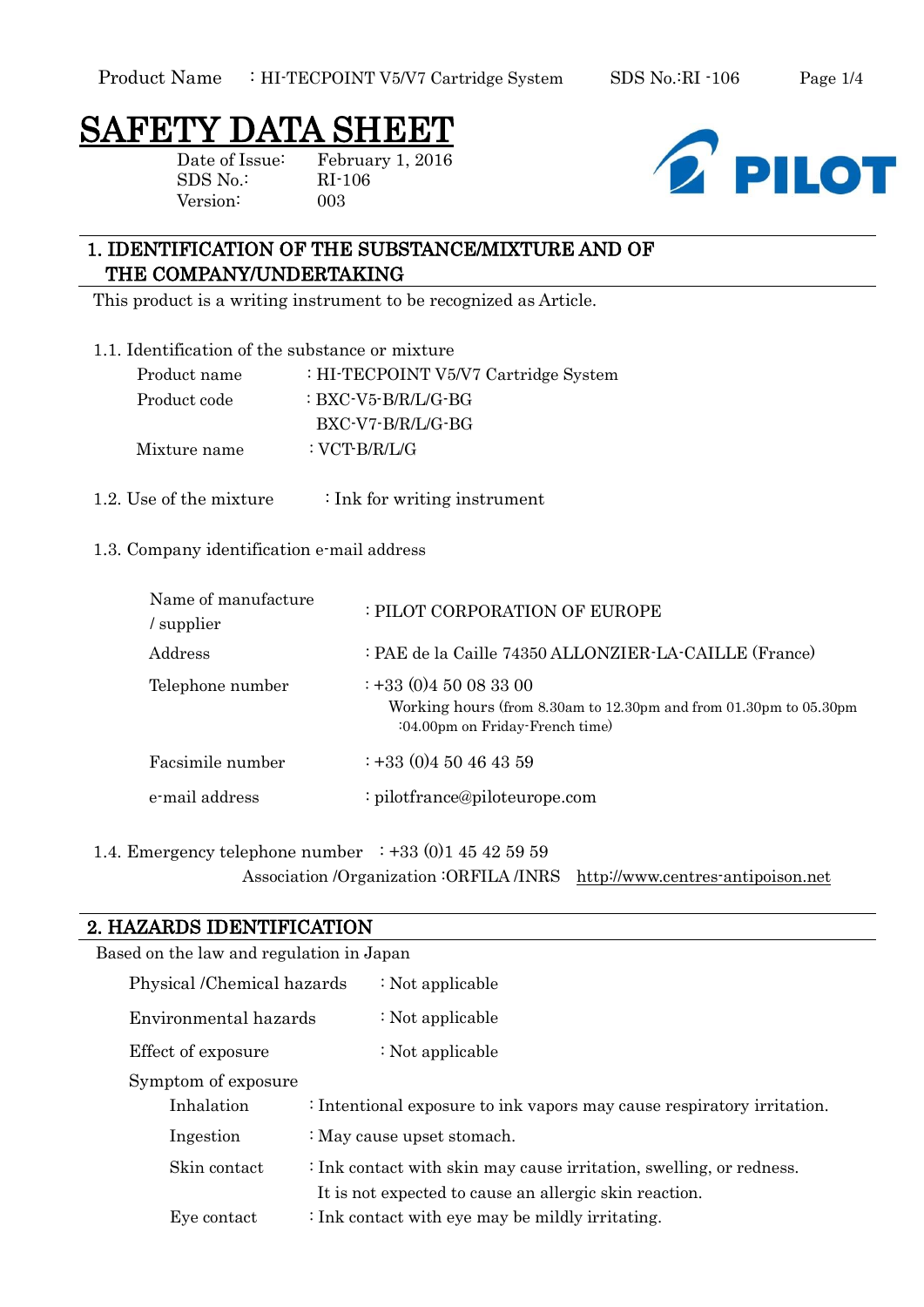#### 3. COMPOSITION / INFORMATION ON INGREDIENTS

Based on the law and regulation in Japan For ink unless otherwise specified

| Ingredients     | CAS Number | <b>EINECS Number</b> |           | Weight %   Component |
|-----------------|------------|----------------------|-----------|----------------------|
| Triethanolamine | 102-71-6   | $203 - 049 - 8$      | 99<br>4.4 | All Colors           |

| <b>4. FIRST AID MEASURES</b>                                              |                                                                            |  |  |
|---------------------------------------------------------------------------|----------------------------------------------------------------------------|--|--|
| Inhalation                                                                | : Remove subject to ventilated fresh air. Consult physician if necessary.  |  |  |
| Ingestion                                                                 | : Refer for medical attention.                                             |  |  |
| Skin contact                                                              | : Wash the affected area under tepid running water using a mild soap.      |  |  |
|                                                                           | And refer for medical attention if irritation continues.                   |  |  |
| Eye contact                                                               | : Gently rinse the affected eyes with clean water for at least 15 minutes. |  |  |
|                                                                           | And refer for medical attention if irritation continues.                   |  |  |
| First aid facilities                                                      | : Ensure eyewash and water service are available.                          |  |  |
| Medical attention                                                         |                                                                            |  |  |
| Local contamination                                                       |                                                                            |  |  |
| : In case of skin or eye contamination treat as under First Aid Measures. |                                                                            |  |  |
| Systemic poisoning                                                        |                                                                            |  |  |

: There is no specific antidote. Treat symptoms.

| 5. FIRE-FIGHTING MEASURES                            |                                                                                      |  |  |
|------------------------------------------------------|--------------------------------------------------------------------------------------|--|--|
| 5.1. Suitable extinguishing media                    | : Not classed as flammable.                                                          |  |  |
|                                                      | In case of fire, use water spray, foam, dry                                          |  |  |
|                                                      | chemical powder or carbon dioxide.                                                   |  |  |
| 5.2. Extinguishing media which shall not be used for | $\therefore$ None                                                                    |  |  |
| safety                                               |                                                                                      |  |  |
| 5.3. Special exposure hazards arising from the       | $C_2$ CO <sub>2</sub> , CO, NO <sub>x</sub> , and SO <sub>x</sub> are produced after |  |  |
| substance or mixture itself, combustion products     | combustion.                                                                          |  |  |
| 5.4. Special protective equipment for fire-figters   | : Not required                                                                       |  |  |
| 5.5. Additional information                          | : None                                                                               |  |  |
|                                                      |                                                                                      |  |  |

# 6. ACCIDENTAL RELEASE MEASURES

| 6.1. Personal precautions      | : Use proper ventilation. Use eye and skin protection.                                                      |
|--------------------------------|-------------------------------------------------------------------------------------------------------------|
| 6.2. Environmental precautions | : Keeping away from drains, surface-and ground-water and<br>soil, possible need to alert the neighbourhood. |
| 6.3. Methods for cleaning up   | : Absorb spill with material (cloth or paper), then place in<br>chemical waste containers.                  |
| 6.4 .Additional information    | : None                                                                                                      |

## 7. HANDLING AND STORAGE

7.1. Handling : Avoid rough handling or dropping.

7.1.1. Protective measures : Not required in normal use. 7.1.2. Measures to prevent aerosol and dust generation : Not required in normal use.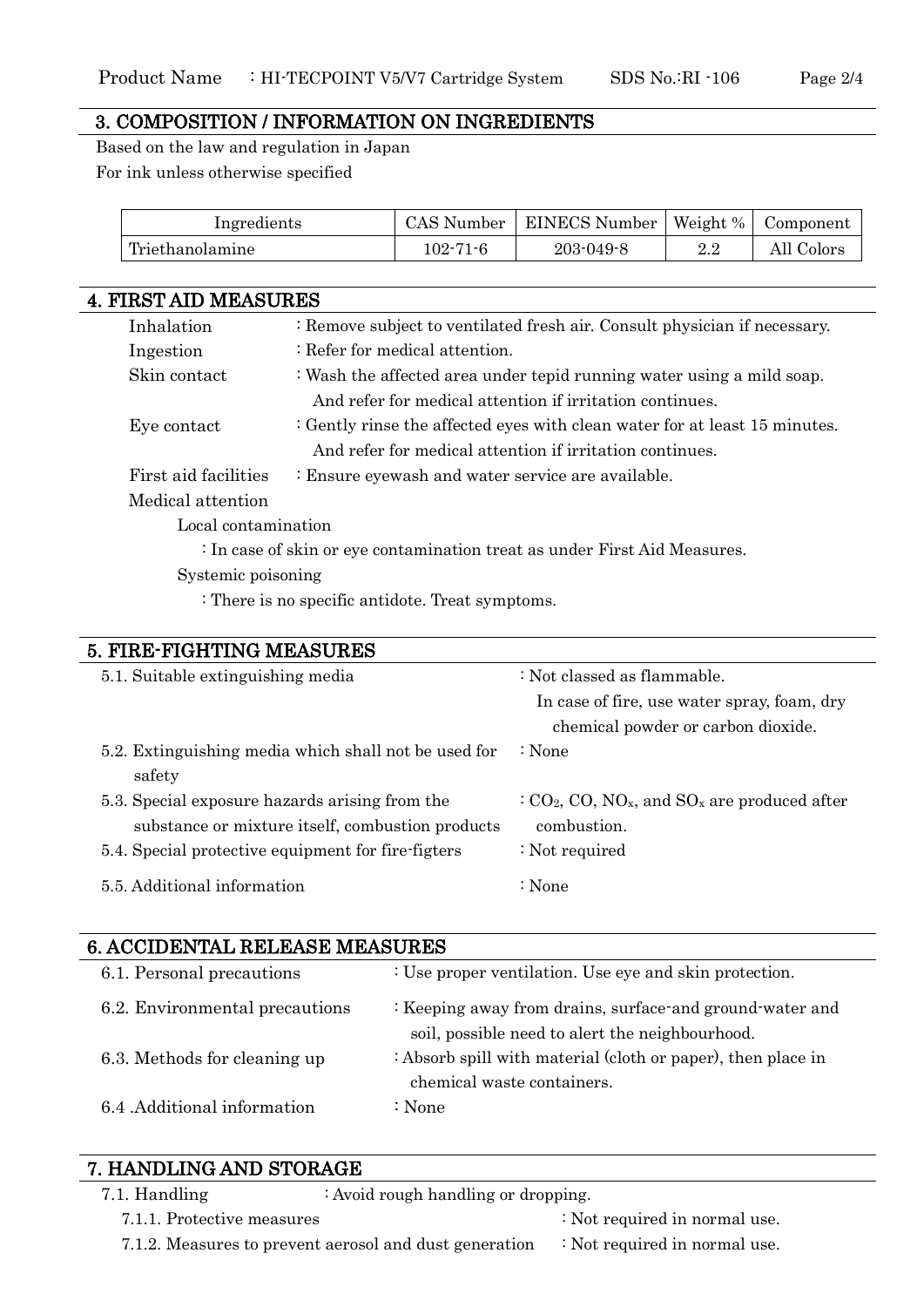- 7.1.3. Measures required to protect the environment : Not required in normal use. 7.1.4. Specific requirements or handling rules : None
- 
- 7.1.5. Precautions against fire and explosion : Not required in normal use.
- 7.2. Storage : Store in a dry, cool, well-ventilated location.
- 7.3. Specific use(s) : Not use it except the ink for writing instruments.

### 8. EXPOSURE CONTROLS / PERSONAL PROTECTION

8.1. Exposure limit values : No data 8.1.1. Occupational exposure controls : Not available 8.1.2. Biological limit values : Not available 8.1.3. DNEL and PNEC-value(s) as applicable  $\therefore$  No data 8.2. Exposure controls 8.2.1. Occupational exposure controls a) Respiratory protection : Not required b) Hand protection : Wear suitable gloves. c) Eye protection : Wear eye protection. d) Skin protection : Wear suitable protective clothing. 8.2.2. Environmental exposure controls  $: ACGIH TLV-TWA$  Triethanolamine  $: 5 \text{ mg/m}^3$ 

# 9. PHYSICAL AND CHEMICAL PROPERTIES

For ink unless otherwise specified

9.1. General information

Appearance : Viscosity liquid [Color] Black, Red, Blue, Green Odor : Slight characteristic

#### 9.2. Important health, safety and environmental information

| pH                                       | $: 8-9$                                         |
|------------------------------------------|-------------------------------------------------|
| Boiling point / boiling range            | : About 100 degrees Celsius                     |
| Flash point                              | : Boils without flashing                        |
| Flammability (solid, gas)                | : None                                          |
| <b>Explosive properties</b>              | : None                                          |
| Oxidizing properties                     | : None                                          |
| Vapor pressure                           | : No data                                       |
| Relative density                         | $\div 1.00 \cdot 1.10$ (at 20 degrees Celsius)  |
| Solubility                               | : Not applicable                                |
| Water solubility                         | : Soluble                                       |
| Partition coefficient: n-octanol / water | : Not available                                 |
| Viscosity                                | $: 2 - 4$ mPa $\cdot$ s (at 20 degrees Celsius) |
| Vapor density                            | : No data                                       |
| Evaporation rate                         | : No data                                       |